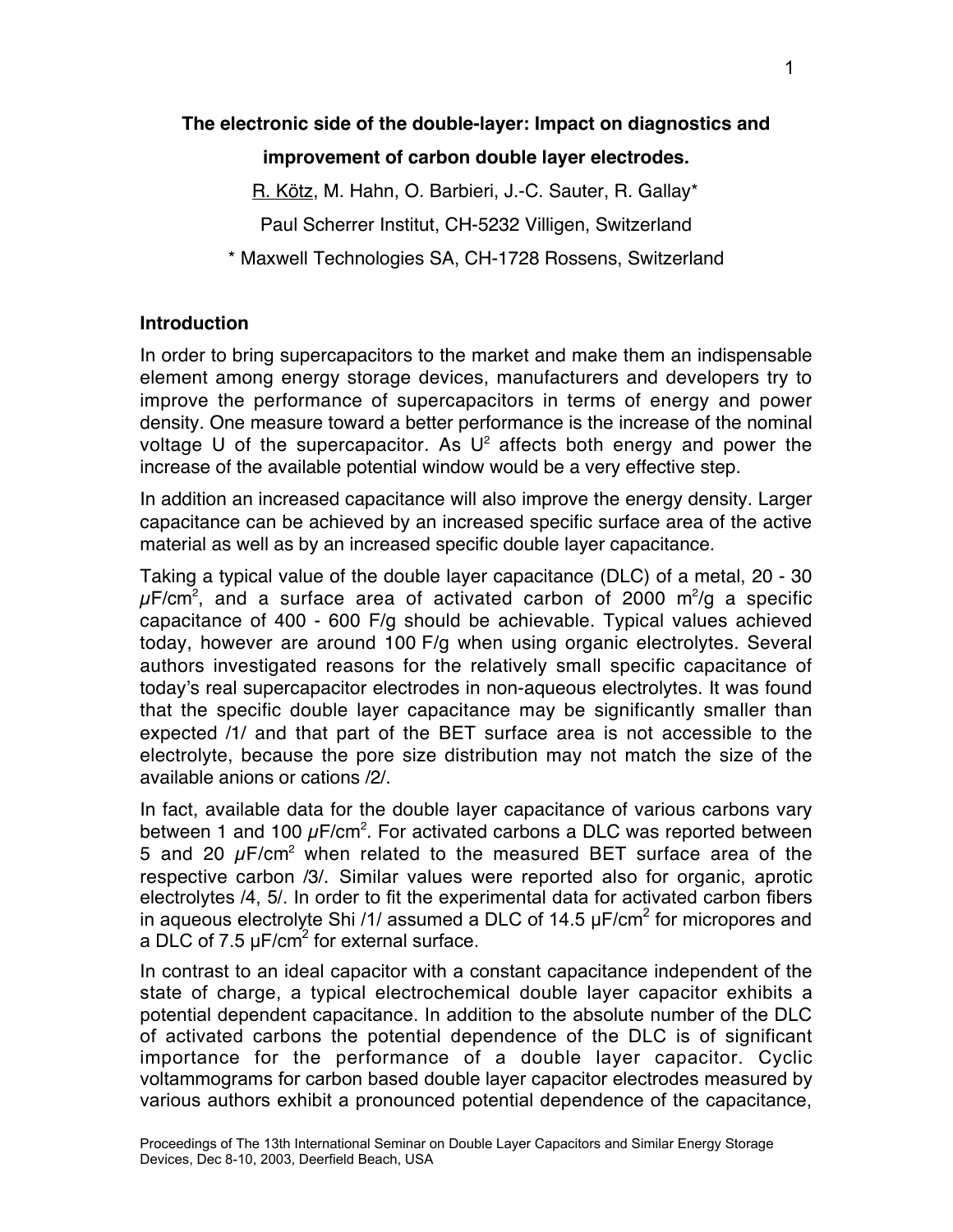which has been explained by the presence of surface functional groups (especially in aqueous electrolytes) or other pseudo capacitance, or by a potential dependent accessibility of pores.

In the present contribution we report about simultaneous *in situ* measurements of the potential dependent capacitance of a real AC based double layer electrode in organic electrolyte and of the potential dependent electronic conductance of the very same electrode /6/.

# **Experimental**

The electrode material used was a commercial PTFE-bound activated carbon with a BET-surface of 1050 m<sup>2</sup>/g. A solution of 1 mol/l  $\mathsf{Et}_4\mathsf{NBF}_4$  in acetonitrile was employed as the electrolyte.



**Fig. 1:** *3-D view of the electrode arrangement in the measuring cell. The counter electrode (CE) is mounted at the bottom of an electrolyte container (not shown). The sample (S) is clamped between two gold wires (a, b). After assembling the cell is filled with the electrolyte solution through an additional opening in the lid (L).*

The cover of the electrochemical cell with integrated sample holder is shown in Figure 1. Its essential part consists of two gold wires clamping a small electrode sample (2 mm in diameter, 0.6 mm thick). The sample is immersed into the electrolyte solution, and stepwise electrochemically charged against a counter electrode made from the same material and placed below the sample on the bottom of the electrolyte container. Since the counter electrode is much larger than the sample, its potential is effectively pinned upon charging. Thus the electrode potential, U, can be directly recorded with respect to the counter electrode, whose potential is considered to be the pzc.

At each potential step both, the electronic conductance across the sample and the electrochemical impedance between the sample and the counter electrode are measured.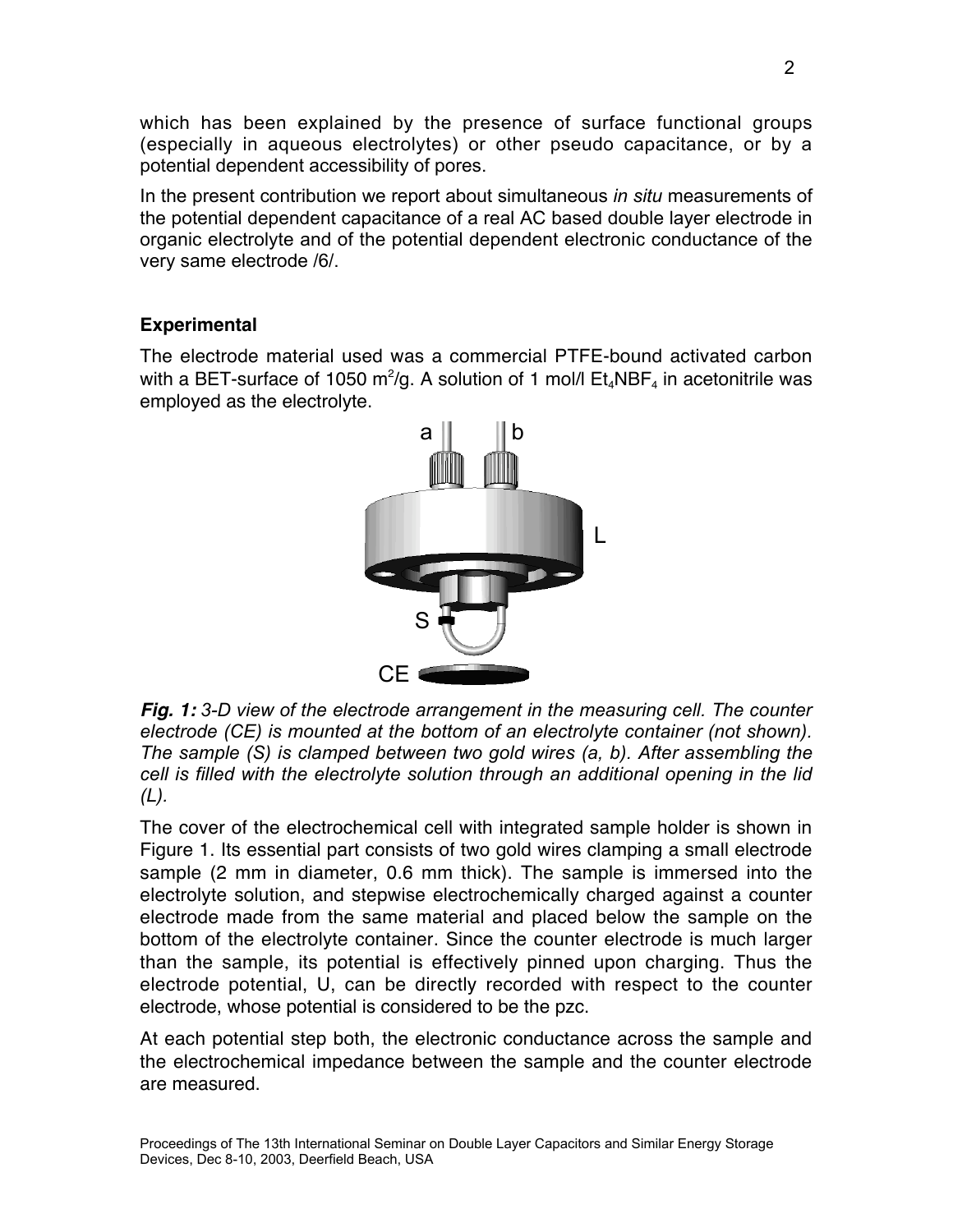The electronic conductance,  $L = i/U_{ab}$ , is determined by applying a small dccurrent, i, across the sample and measuring the corresponding potential drop,  $U_{ab}$  (some mV), between the two wires (a and b in Fig. 1).

The capacitance, C, is calculated from the imaginary part,  $Z^{im}$ , of the electrochemical impedance at a frequency  $f = 10$  mHz, according to  $C = 1/(2\pi fZ^{im})$ .

### **Results and Discussion**

The cyclic voltammogram of a single commercial PTFE-bound activated carbon based double layer capacitor electrode in 1M  $Et_4NBF_4$  in acetonitrile is shown in figure 2a. The potential is referenced versus the potential of zero charge. The CV exhibits a clear "butterfly" shape with a capacitance minimum at the pzc and increasing capacitance toward positive and negative charging.



*Fig. 2 (a) Cyclic voltammogram of a single activated carbon electrode. The measuring device used is shown in Fig. 1. (b) Cyclic voltammogram of the complete DLC device, consisting of two equal-sized electrodes. For both diagrams, the current is normalized to the dry carbon mass of the single electrode and of the device, respectively, and the sweep rate of 10 mV/s. Electrolyte: 1mol/l Et4NBF4 in acetonitrile.*

The fact that the shape of the CV is nearly symmetrical around the pzc indicates that the pore structure of the material is designed for anion as well as cation transport. The consequence of such an electrode characteristic for the capacitor performance is demonstrated in figure 1b, where the CV of the 2-electrode arrangement of the above electrode material is shown. The specific capacitance of the capacitor is 1/4 of the capacitance of the single electrode and increases from the discharged state towards the charged state by almost a factor of 2. This behavior is also observed for commercial capacitors during constant current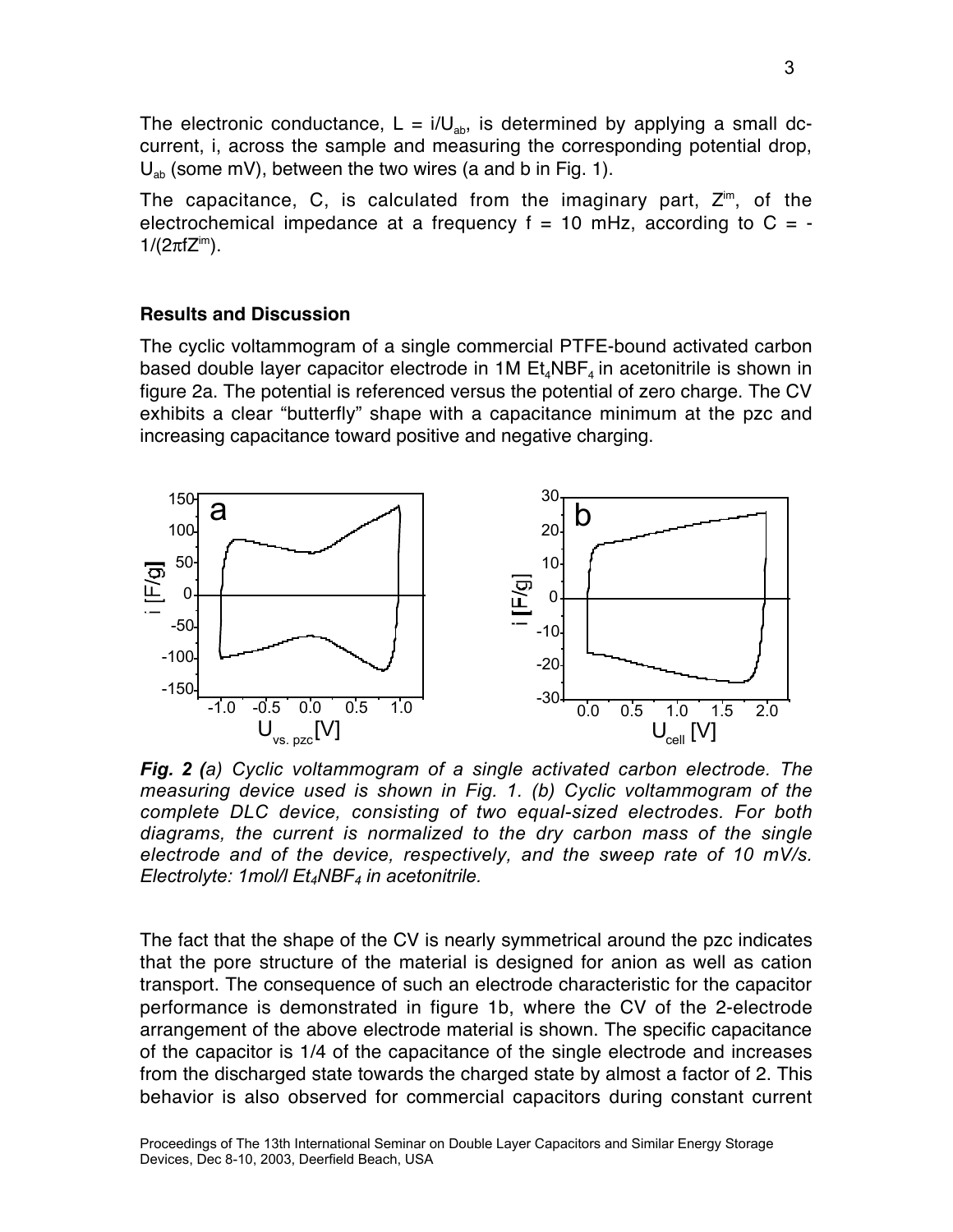charge/discharge tests. During such tests the slope of the potential increase/decrease is smallest in the charged state.

Figure 3 shows the capacitance together with the electronic conductance of the single electrode as a function of the electrode potential. The capacitance was determined from the impedance measurement according to C = 1 / (2  $\pi$  w Z<sub>imag</sub>) and normalized with respect to the BET surface are, which was 1050  $\mathrm{m}^2/\mathrm{g}$ . The conductance is normalized to be 1 at the pzc. Both capacitance and conductance have a very similar dependence on the electrode potential with a pronounced minimum close to the pzc.



**Fig. 3** *Capacity (squares) and normalized electronic conductance (circles) vs. electrode potential.*  $\sigma_{pzc}$  = 500 S/m. Stepwise charging (0.25 V and 600 s per *step). Only the data of one positive potential sweep are shown. C is calculated from the electrochemical impedance measured at 10 mHz. The measuring device used is depicted in Fig. 1. Electrolyte: 1 mol/l Et4NBF4 in acetonitrile. Drawn lines connect the measured data points and are a guideline to the eye.*

#### **Conductivity**

For a metal-like conductor with a finite density of states at the Fermi level,  $D(E_F)$ , the conductivity may be described by /7/

$$
\sigma = e_0 \mu(E_F) D(E_F) kT \tag{1}
$$

where  $\mu(E_F)$  is the mobility, assigned to the electronic states at the Fermi level. It is obvious from (1) that the density of states and the mobility affect the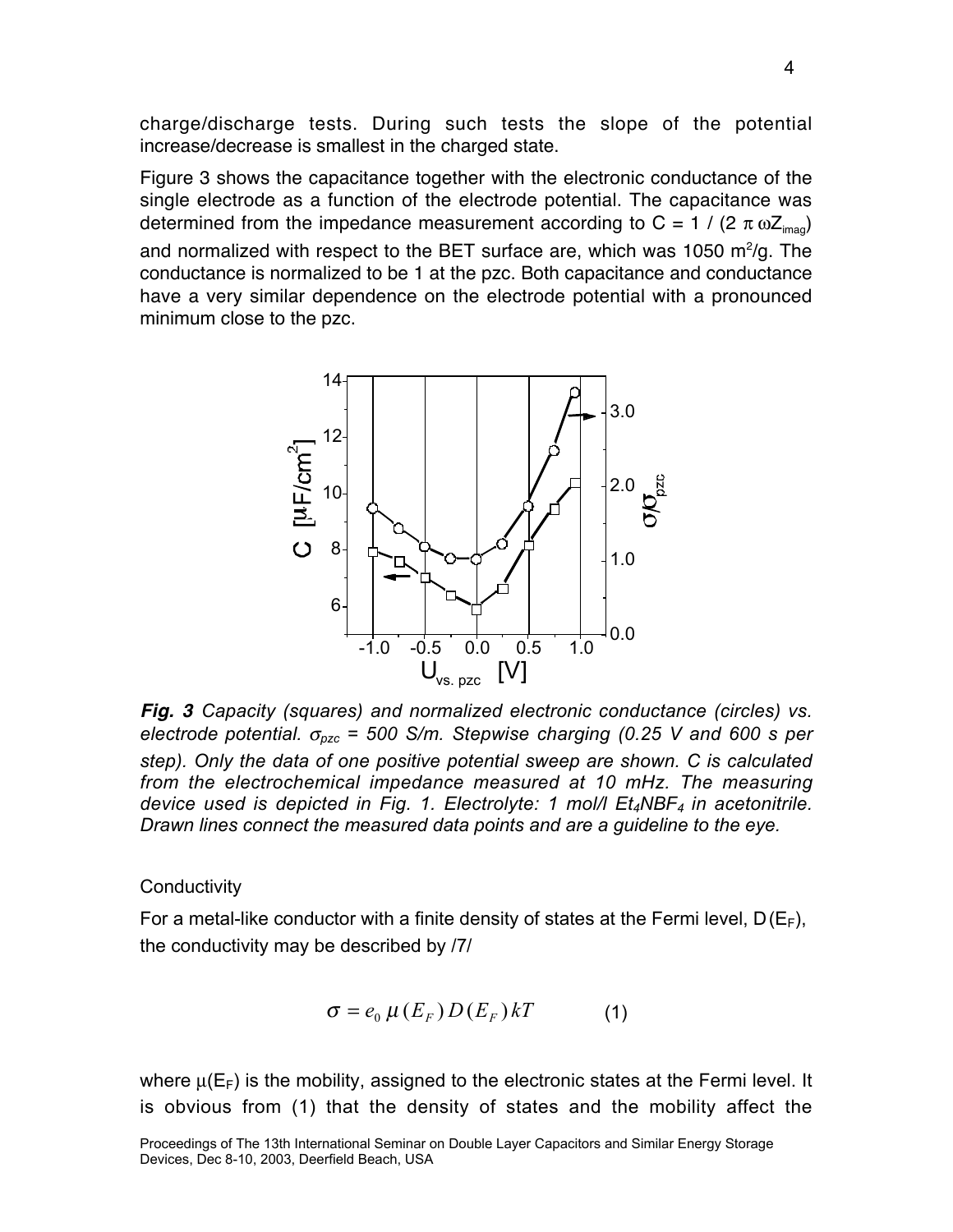conductivity. Assuming the mobility is constant, only changes in D may be responsible for the measured dependence on the electrode potential. The applied electrode potential will affect D only in a narrow surface layer of the carbon electrode, characterized by the screening length (Fermi length) of the electric field inside the metal-like pore walls,

$$
\delta_{SC} = \sqrt{\frac{\varepsilon \varepsilon_0}{e_0^2 D(E_F)}}\tag{2}
$$

where  $\epsilon$  is the relative dielectric constant in the direction normal to the graphene layers,  $\varepsilon_0$  is the vacuum permittivity, and  $e_0$  is the absolute value of the electronic charge.

Consequently, only if  $\delta_{\rm sc}$  is comparable to the thickness of the pore walls, the electrode potential is expected to affect the conductivity. Obviously, this assumption is fulfilled for the highly porous electrode material, where the thickness of the pore walls can be estimated to be some graphene layers only.

The potential variation at a pore wall is sketched in Figure 4. The potential difference between pore electrolyte and electrode (pore wall) is distributed between the electrolyte side (Helmholtz layer) and the electrode side (space charge layer). According to the potential variations within the solid, electronic states are filled/emptied and the conductance varies consequently.



CSC Csol *Fig. 4 Sketch of charge and potential distribution across the pore wall and the adjacent solution phase inside the pores. The inset shows the equivalent circuit used to separate the space charge capacitance, Csc, from the overall capacitance,*  $C_{tot.}$ 

We therefore assume that the density of states (DOS) and thus the conductance at the surface of the carbon pore walls is affected by the electrode potential,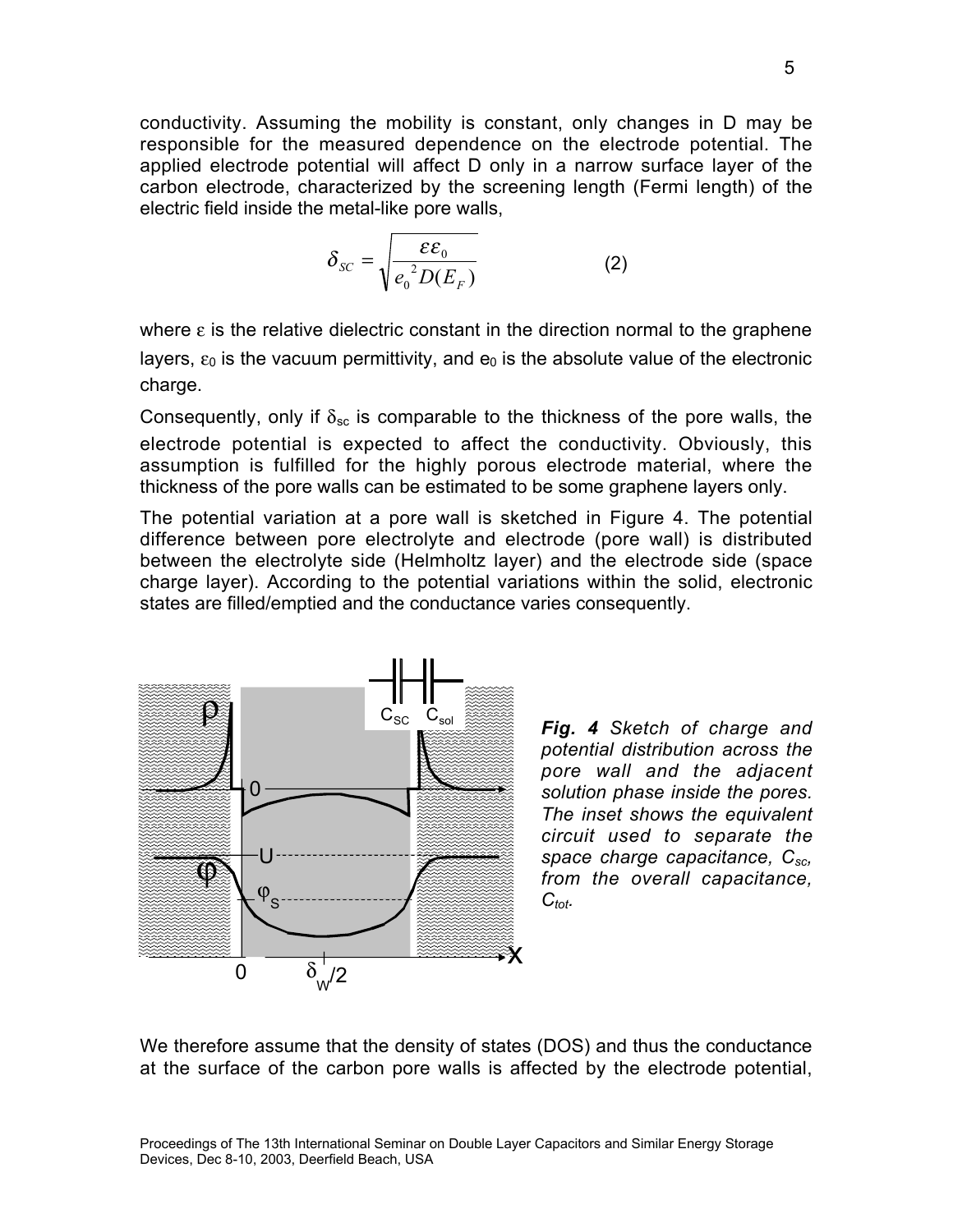which shifts the position of the Fermi level. A shift of the Fermi level results in a change of D.

### **Capacitance**

If part of the potential drop is located within the solid as shown in figure 4 it becomes evident that the interface capacitance can be divided into two contributions, one on the electrolyte side and one on the solid side, both being connected in series. The smaller of theses capacitances will dominate the overall interface capacitance. E.B. Yeager and also H. Gerischer have addressed this problem of a possible space charge contribution to the interface capacitance of graphite in depth before.

Treating HOPG as a narrow gap semiconductor, with the charge carriers obeying Boltzmann statistics, Yeager calculated a space charge capacity,  $C_{\rm sc}$ , being nearly identical with the measured capacity minimum at the pzc /8, 9/. Thus, almost the whole potential drop across the double layer must be attributed to the space charge layer inside the solid. In a thorough re-examination of Yeager's experimental data, Gerischer confirmed this conclusion /<sup>10</sup>/. However, he argued that HOPG must be treated more appropriately as a metal with a low, but still finite density of states at the Fermi level,  $D(E_F)$ . Then, for a constant density of states,  $C_{\rm sc}$  is given by

$$
C_{SC} = e_0 \sqrt{\varepsilon \varepsilon_0 D(E_F)}
$$
 (3)

According to the above considerations, it is clear that conductance as well as capacitance of the carbon electrolyte interface may be affected by the potential applied provided the density of states D is such that the screening length of the field within the solid is at least comparable to that on the electrolyte side. In addition, for the conductance to be affected the extension of the space charge region has to be comparable to the thickness of the pore wall.

Using a computational fitting program the measured conductance was fitted by calculating the respective distribution of the density of states (DOS), which are filled/emptied during electrochemical charging/discharging. As is evident in figure 5 results for both the conductance as well as for the capacitance can be well reproduced with a common density of states distribution.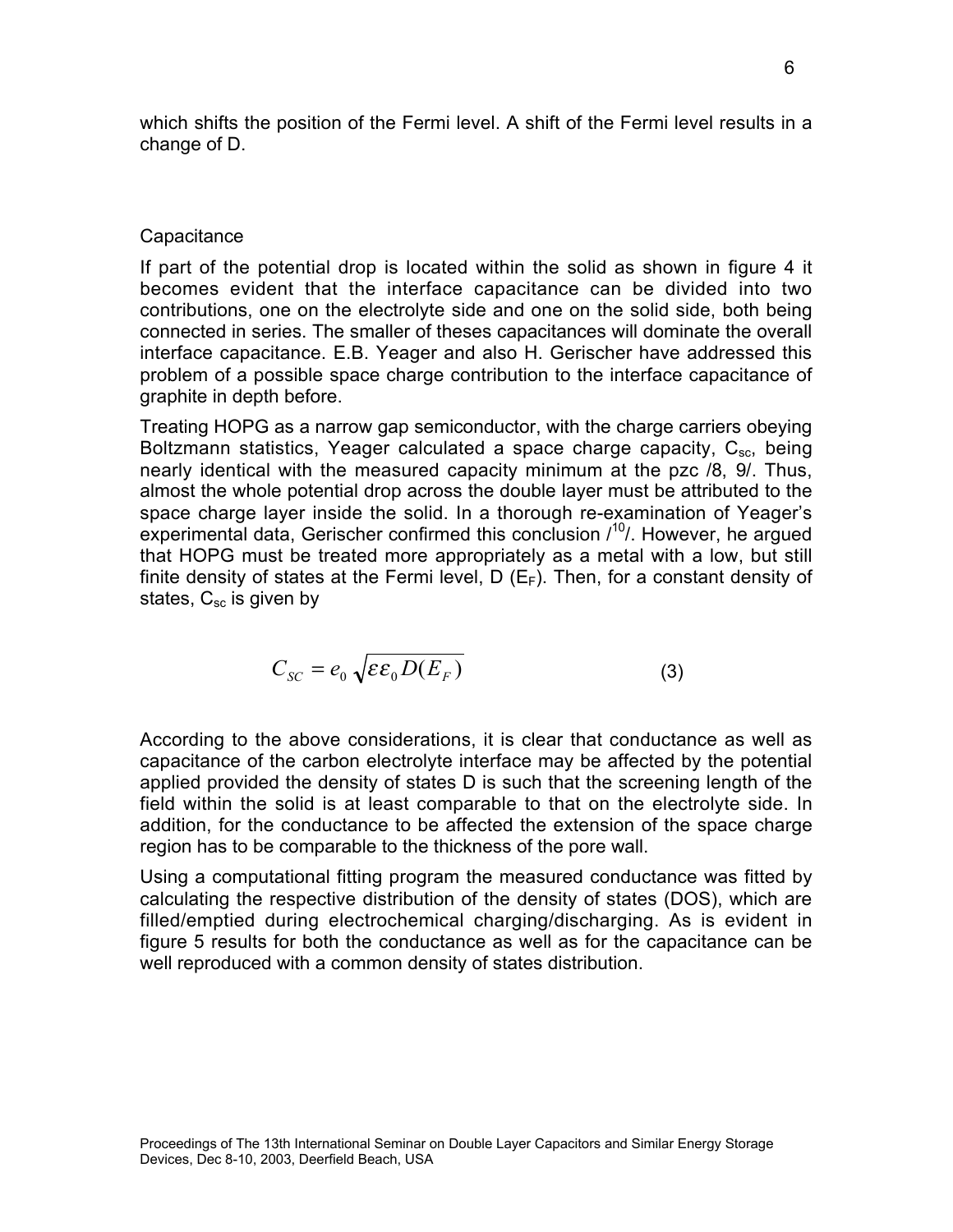

*Fig. 5 Space charge capacity (black) and conductivity (blue) as a function of* j*s (taking Csol = 30* m*F/cm2 ). Symbols indicate measured values, lines indicate fit of capacity by DOS, and conductivity calculated subsequently according to eq. (3), respectively.*

DOS distributions for graphite and HOPG were determined before /11,12/ and are reproduced in figure 6 together with the present results.



*Fig. 6 DOS of activated carbon (our fit result) compared to two previous results for graphite /11, 12/. The dos is given as a function of the shift of the Fermi level with respect to the uncharged state, EF – EF 0 .*

While the approach of Gerischer was adapted in the present investigation we extended this approach be measuring the electronic conductance simultaneously. The fact that both quantities can be explained by the same assumption substantiates the approaches discussed earlier by Gerischer and Yeager.

The DOS result of our investigation was found to be significantly higher than previous calculations for graphite and HOPG. This may be due to the fact that we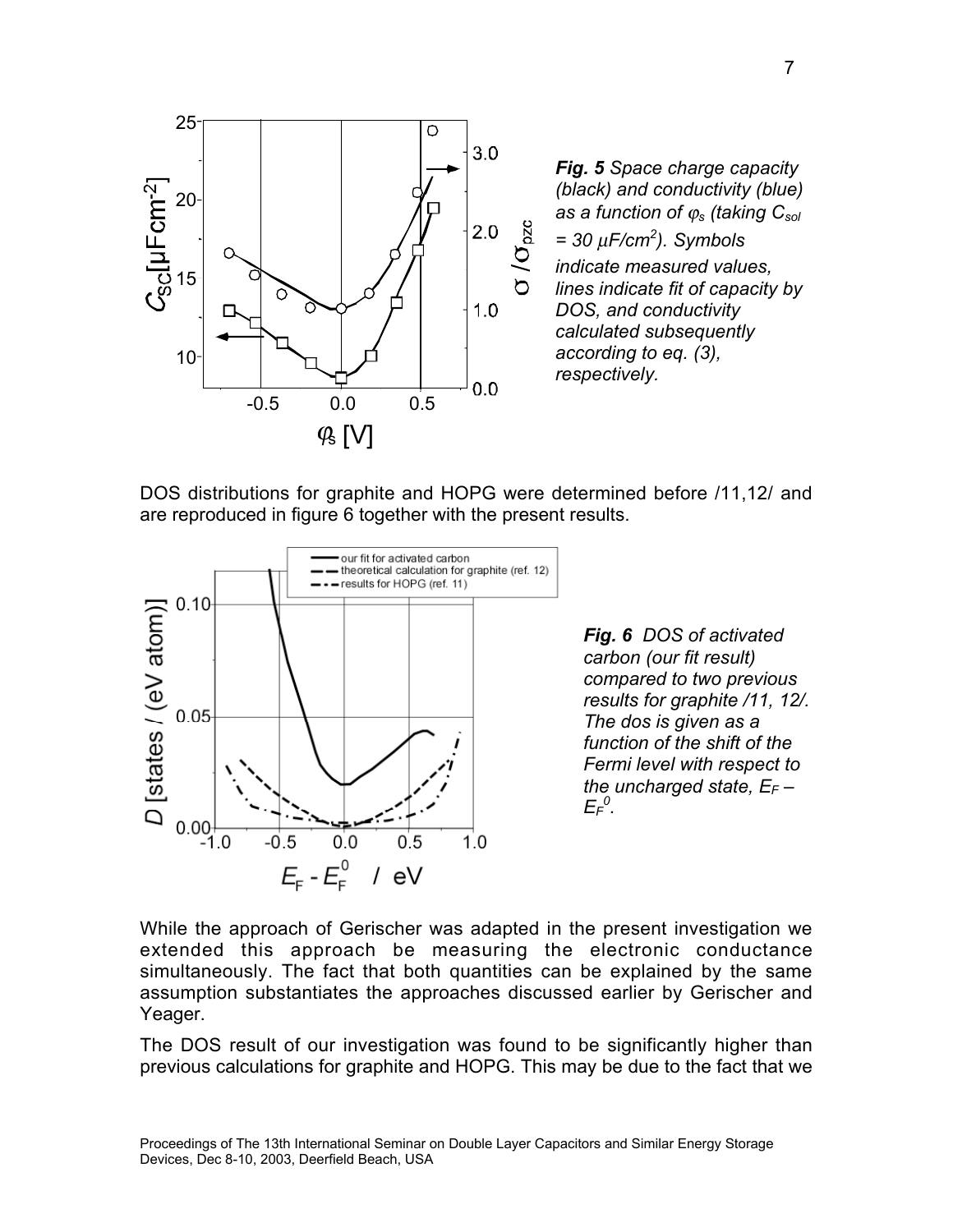investigated activated carbon with a significant number of defects and grain boundaries.

### **Implications for Capacitors and Conclusions**

The above results were obtained on a commercial capacitor electrode and may well be a result of the special carbon or the chosen electrolyte. In order to investigate the validity of the measured potential dependence we have investigated different electrolytes as well as different carbons.



*Fig. 7 Cyclic voltammogram (current recalculated to obtain specific capacitance) of different carbons (commercial electrode, Kynol fiber cloth and TIMCAL activated carbon MM192) in organic electrolyte*

The behavior of different carbons is reproduced in figure 7. As a result it is obvious that the type of carbon does not change the effect of the electrode potential on the capacitance. For all carbons the typical butterfly shape is observed. This confirms our general assumption that the variation of the charge carrier density in the carbon is responsible for the observed effect.

Figure 8 shows the cyclic voltammogram of one and the same electrode (Kynol AC Fibers) in organic as well as in aqueous electrolyte. While the well-known butterfly shape is obtained for this carbon in the organic electrolyte a totally different potential dependence of the capacitance is observed for the aqueous acidic electrolyte. In contrast to the organic electrolyte the capacitance has a maximum close to the immersion potential. This maximum is due to pseudocapacitance probably arising from quinon type surface functional groups as was also observed for activated glassy carbon electrodes /13/. As a consequence the capacitance of a respective device will be smallest in the charged state and largest in the discharged state. The result obtained for  $H_2SO_4$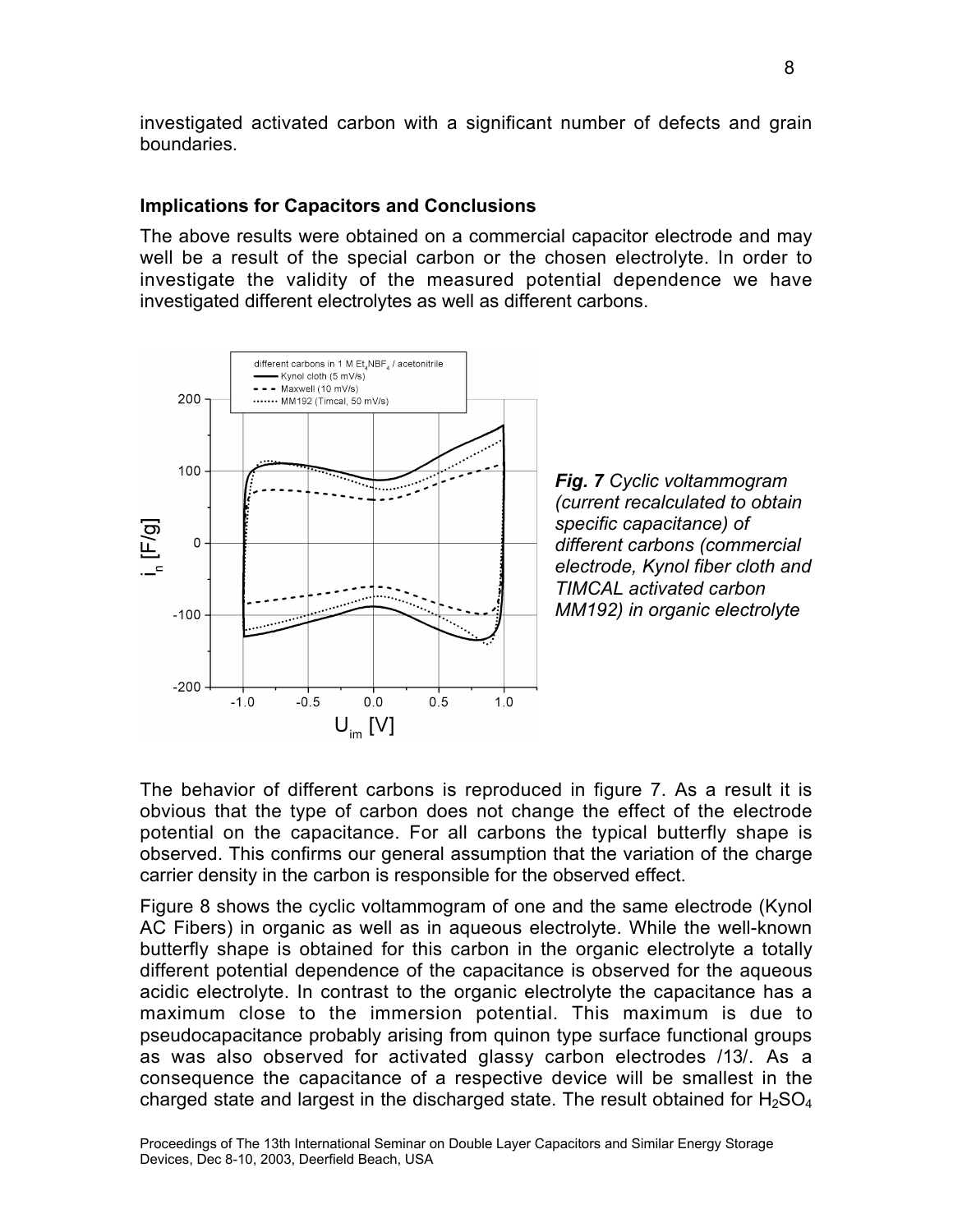

is not general for aqueous electrolytes. In neutral NaCIO $_4$  a butterfly shaped CV is obtained again.

As an alternative to acetonitrile-based organic electrolytes for capacitor devices propylene carbonate (PC) is often mentioned. We therefore also studied the behavior in PC electrolyte and found that the results are well in agreement with those observed for AN based electrolyte.



*Fig. 9 Cyclic voltammogram of a Kynol cloth electrode in Propylene carbonate (PC) and acetonitrile (AN) based electrolyte.*

Proceedings of The 13th International Seminar on Double Layer Capacitors and Similar Energy Storage Devices, Dec 8-10, 2003, Deerfield Beach, USA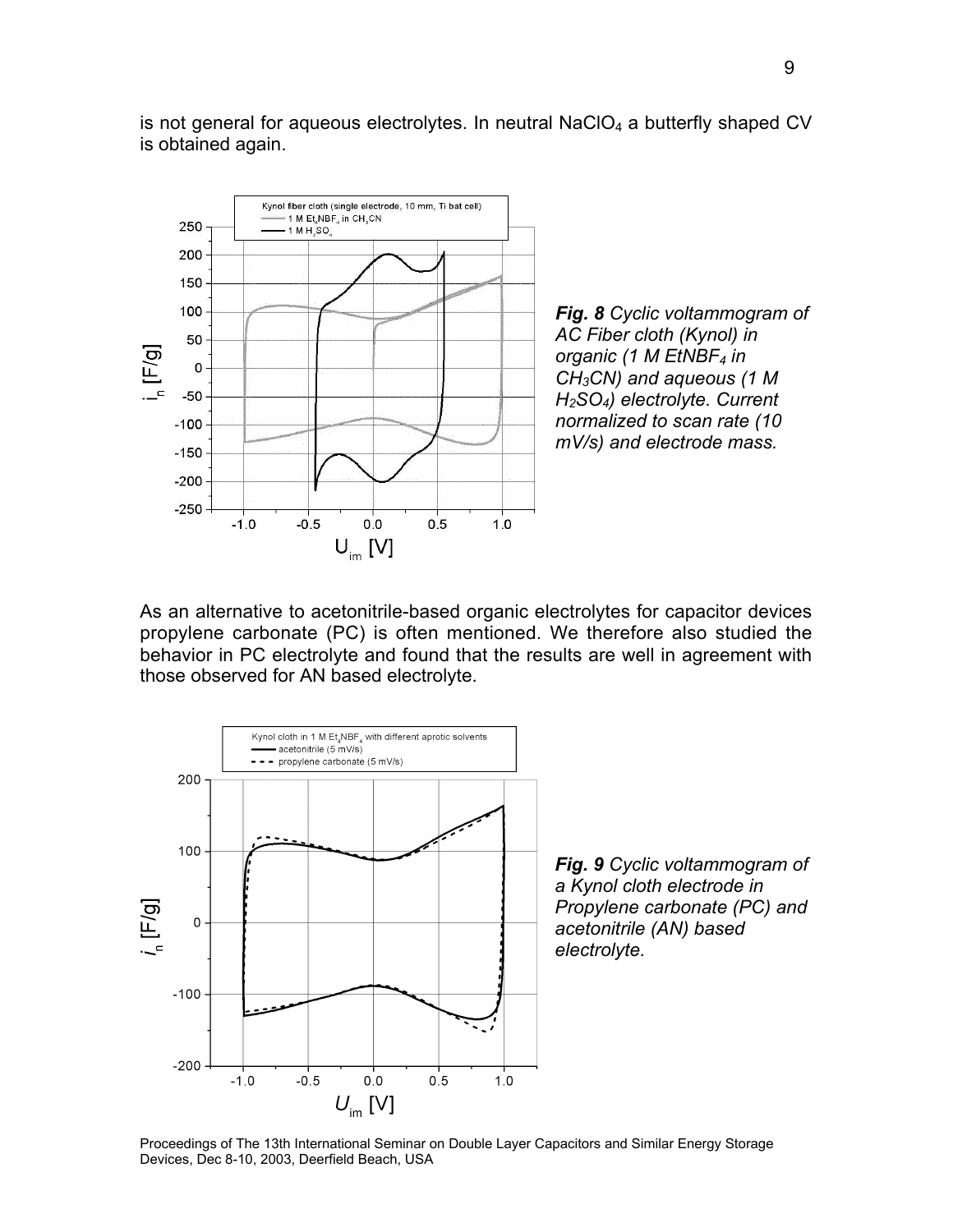Figure 9 shows the results for AC Fiber cloth (Kynol) electrode in both AN and PC based electrolytes. Obviously the dependence C (U) is very similar for both solvents.

There are several consequences of the above considerations for optimization and performance of double layer capacitors.

First of all the capacitance per square centimeter is not necessarily determined by the solution side of the double layer and assumptions for the specific capacitance to be 20 or 30  $\mu$ F/cm<sup>2</sup> are most probably too high. Estimations for the correlation of BET surface area and electrode capacitance usually result in rather low values for the specific capacitance. Such results often lead to the conclusion that not all pores of the AC electrode are utilized. The limited screening ability of the carbon pore walls resulting in a small space charge capacitance, which dominates the overall interface capacitance, may be an alternative explanation.

In order to increase the specific capacitance one should not only think about the solution side of the interface but also about increasing the charge screening capabilities of the respective carbon. It is clear that the density of states should be as high as possible in order to increase the space charge capacitance, which eventually will be dominated by the Helmholtz capacitance.

Secondly, for very high surface area activated carbons it can be estimated that most of the pore walls have a thickness of a few graphene layers only. This is qualitatively demonstrated in Figure 10 where the specific surface area in  $m^2$ /g is plotted for a porous structure with slit like pores as a function of the thickness of the walls between pores.

It can be seen that for a surface area of  $> 1000$  m<sup>2</sup>/g the walls between pores have thickness < 1 nm. For 1 nm walls between two pores the effects discussed above may well be important when considering a screening length (1/e value) of about 0.3 nm on both sides. For a surface area  $>$  2000 m $^{2}/g$  the pore wall thickness approaches the thickness of one graphene layer only. For such walls a significant reduction of the specific capacitance can be expected because the screening capability of the pore wall is now very limited.

For pore walls that thin a situation may arise where the complete screening of the charge is no longer possible, especially when keeping in mind that electrolyte contacts the wall on both sides. The lack of screening will result in reduced capacitance of the carbon material. The potential not screened at the interface will result in an additional potential drop at the back contact of the electrode.

The relatively small capacitance observed for carbon materials with extreme surface areas > 2000  $\mathrm{m}^2/\mathrm{g}$  by various authors and in our laboratory may be explained by this effect in addition to pore size limitations.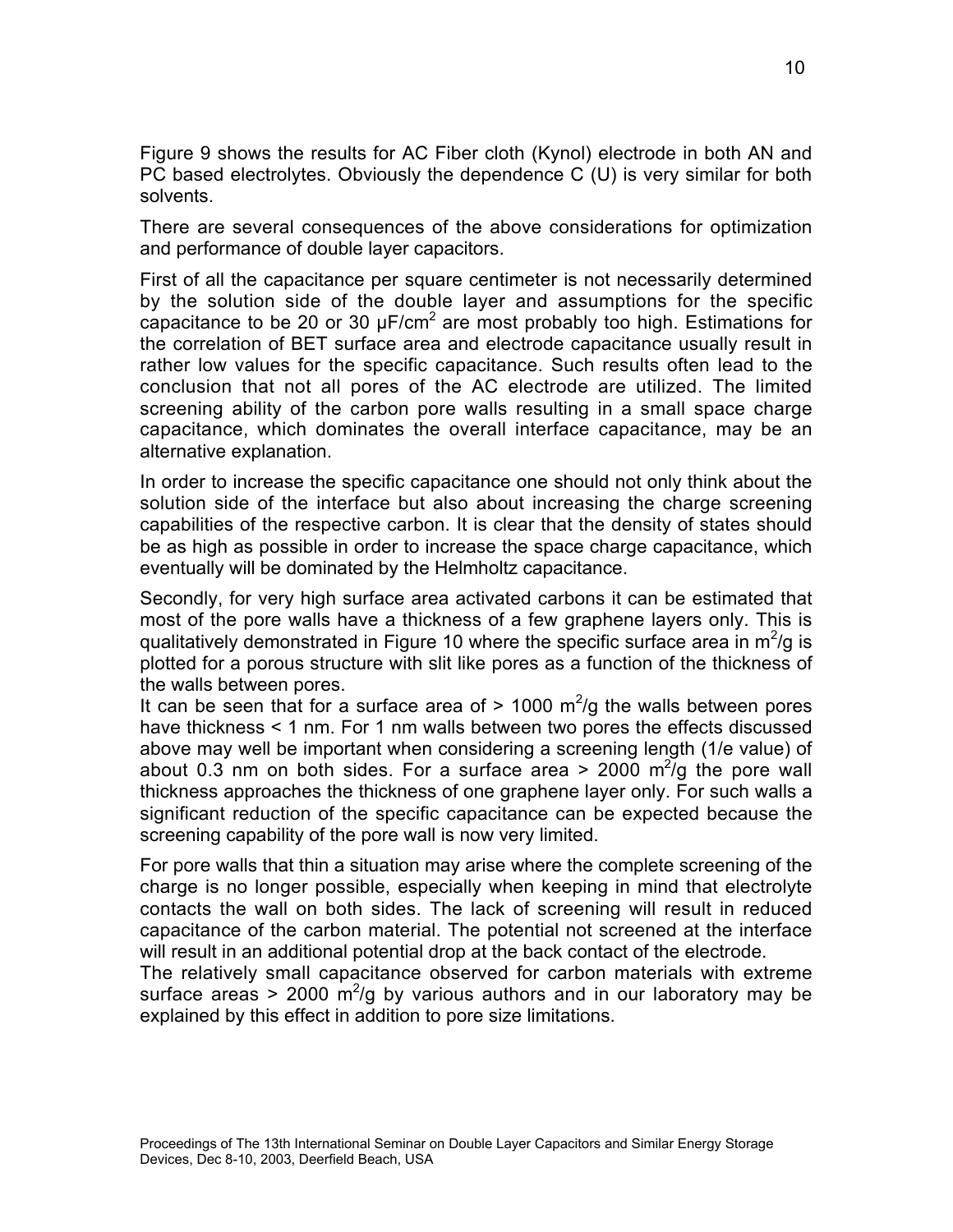

*Fig. 10 Specific surface area as a function of pore wall thickness for a porous material assuming slit-like pores and a density of 2.2 g/cm<sup>3</sup> for the bulk wall material.*

Thirdly, the potential dependence of the capacitance (butterfly shape of the CV) is rather fortunate for EDLC applications. The capacitance is largest in the charged state where the capacitor will work most of the time. For aqueous carbon based capacitors the contribution of surface functional groups results in a maximum capacitance in the discharged state /13,14/, which is not very beneficial. Furthermore, with respect to voltage balancing issues of capacitor chains the increase of capacitance with voltage dilutes the voltage run-away of capacitors with lower capacitance.

#### **Acknowledgement**

Financial support of this work by the Swiss CTI (project # 5807.2 KTS-NM, and # 5945.2 TNS) and by Maxwell Technologies SA, Rossens (Switzerland) is gratefully acknowledged. Maxwell Technologies SA and TIMCAL SA, Bodio (Switzerland) provided the capacitor and activated carbon powder, respectively.

#### **References**

<sup>1</sup> H. Shi, Activated carbons and double layer capacitance, Electrochimica Acta **<sup>41</sup>** (1996) 1633.